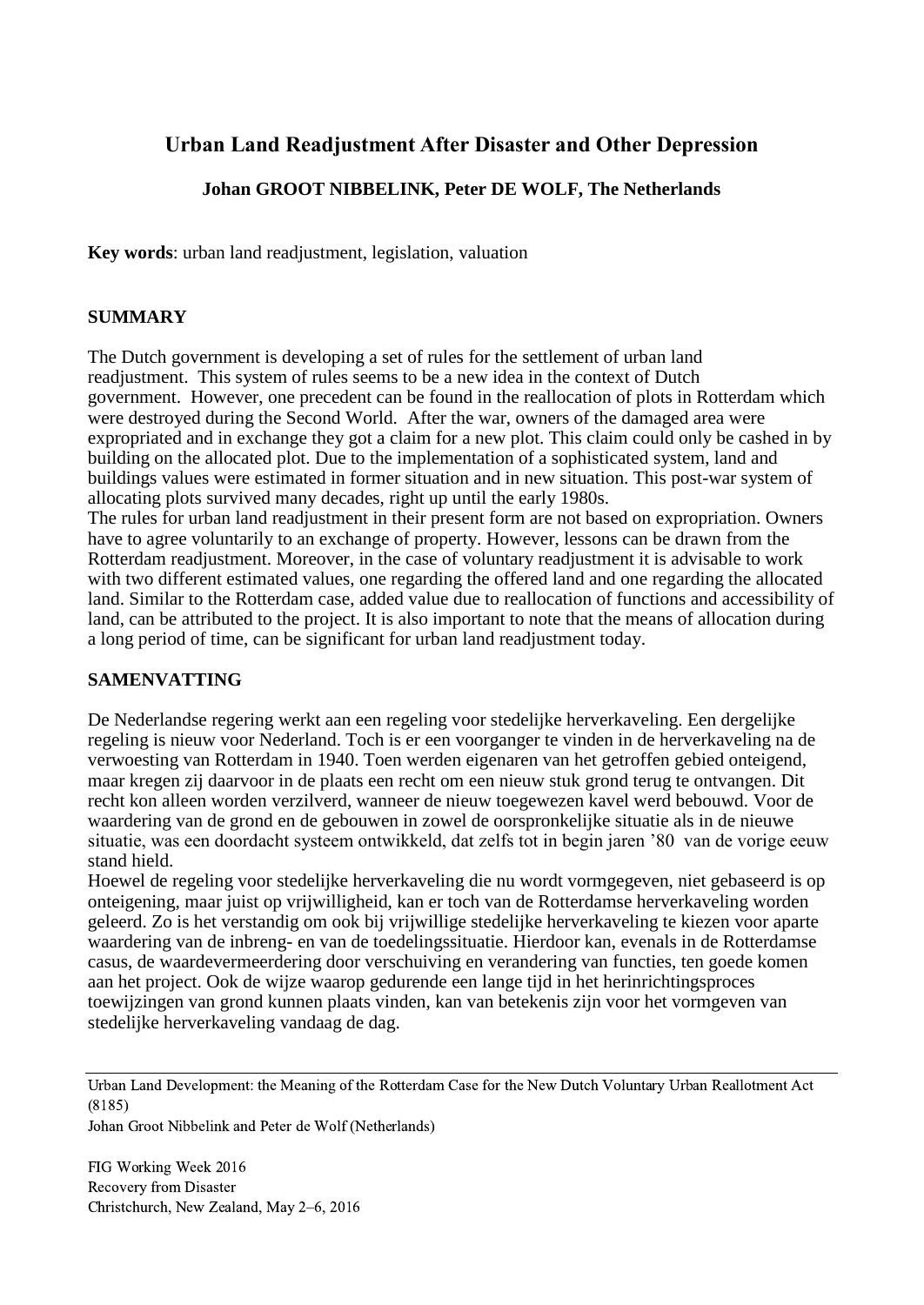# **Urban Land Readjustment After Disaster and Other Depression**

# **Johan GROOT NIBBELINK, Peter DE WOLF, The Netherlands**

# **1. INTRODUCTION**

In 2008 the world faced the economic crisis. This was a global disaster with huge local consequences. In the Netherlands the number of transactions pertaining to the sale of houses decreased by 40%. The economy shrunk, shop and offices became unoccupied.

Since 2008 the number of unoccupied shops has increased from 5.5% to 9.2% of the total shopping area.

This correlates with similar figures regarding the vacancy of offices, which increased from 10.2% of the offices that were empty in 2008 to 17.2 % of offices that are empty today (CBS and PBL, 2016).

This dynamic is especially prevalent in the city centres creating a downward movement resulting in less attractive shopping areas, fewer people shopping, more bankruptcy and even less attractive city centres.

The problem is not simply one of conjuncture. Rise of internet sales and an increase in the number of people working from home and no longer occupying offices, result in a structural overcapacity of square meters of shops and offices.

At the same time demand for housing areas still exists, especially in areas like Amsterdam and Rotterdam. In order to realize this demand within the city borders political choices about spatial planning need to be made. For example the choice of whether to transform brownfields or to build at the urban fringe.

Compact cities result in preservation of open landscape and more vitality in the city. In the highly populated Netherlands, this open landscape is highly valuated.

This choice results in a spatial task force being set up to concentrate vacancy and to transform the unoccupied buildings to housing.

It has to be noted that the situation in various parts of the Netherlands is different. However, that is beyond the scope of this paper.

A second development in the Netherlands is that the government is withdrawing from the land market.

Before the economic crisis the government, especially the municipalities, had an active role as both seller and buyer of developing areas. In this way the municipalities could steer the direction of development. However, due to the crisis faced by the municipalities, the risks involved in this kind of land policy turned out to be larger than expected and this resulted in huge financial losses. As a consequence the government now chooses a facilitating role instead.

Urban Land Development: the Meaning of the Rotterdam Case for the New Dutch Voluntary Urban Reallotment Act (8185)

Johan Groot Nibbelink and Peter de Wolf (Netherlands)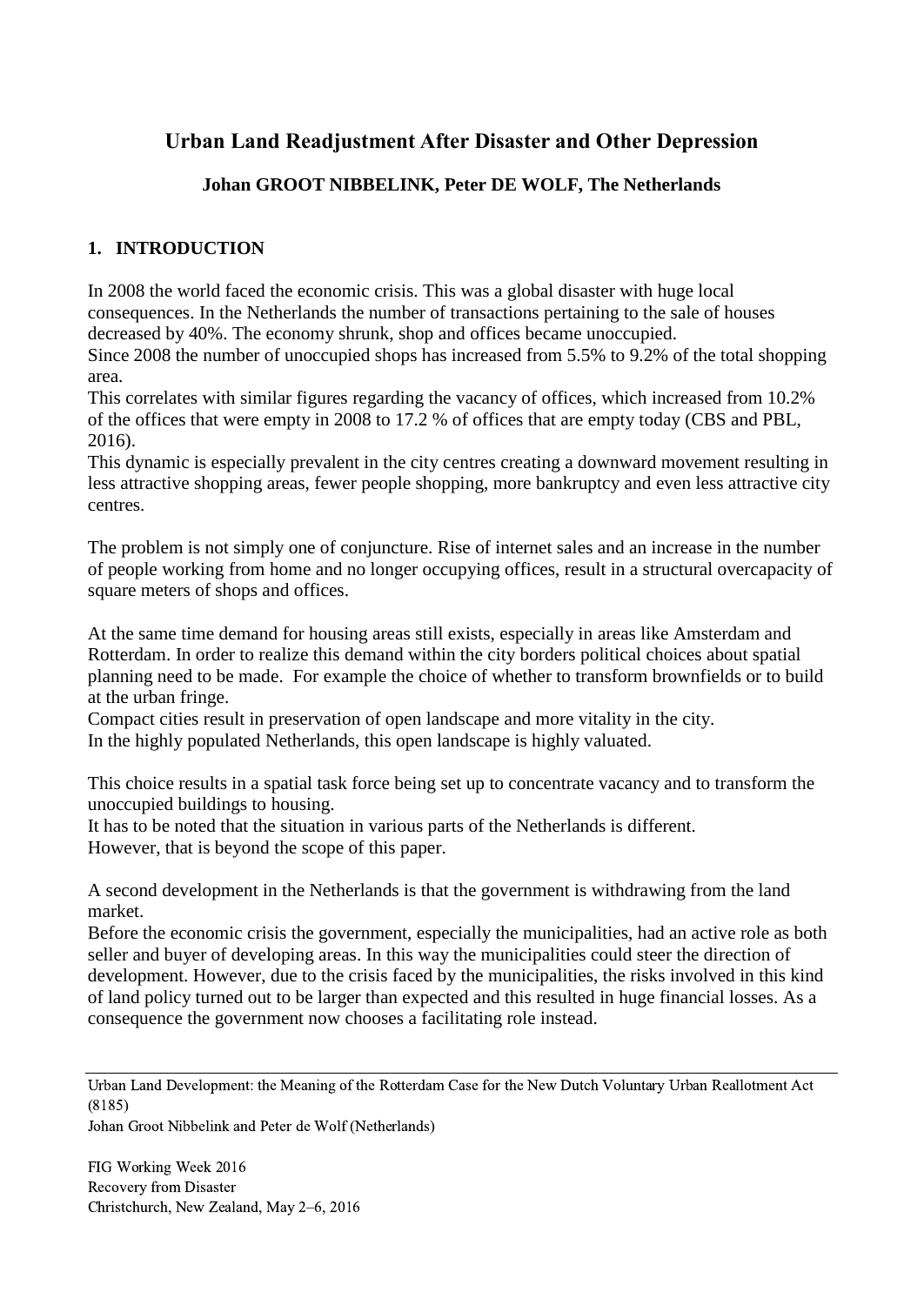The Dutch legal system provided the municipalities with enough legal instruments to take a more active role. Furthermore changes in the law ensure that instruments for land policy, such as expropriation, privilege right, land readjustment and cost recovery for public spaces and infrastructure, are more suited to the new role of the government.

The Land Environment Act will be introduced in 2018, and with this act a renewal of the land policy instruments will take place.

A new act pertaining to spatial planning is expected in 2018.

The implementation of this Land Environment Act will be accompanied by a further renewal of the land policy instruments.

One of the new instruments that the Minister of infrastructure and environment mentions, is urban land readjustment. Urban land readjustment is expected to help to solve the transformation issue by exchanging land, building and spaces.

Urban land readjustment in the Dutch context is quite a new subject. Different European and Asian countries have rules for exchange of ownership in built up areas. Until now The Netherlands has not had an act or any other kind of regulation for urban land readjustment, although The Netherlands can look back at a century of land re-allotment in rural areas. But at this very moment the Dutch government is working out rules for urban land readjustment.

The Netherlands has not always been a country without urban readjustment. In the Second World War the city of Rotterdam was bombed and the city centre was completely destroyed. To rebuild the city a new plan was made. An important part of the plan was the right for owners of the damaged houses to return to the rebuilding area.

This paper discusses the system of readjustment of property rights and security rights during the rebuilding of Rotterdam in the period 1940 – 1970; it further discusses the current system that is in place for the regulation of urban land readjustment. A careful overview of the similarities and differences between both of these situations will enable the writers to draw conclusions relevant to the contemporary discussion on urban land readjustment.

# **2. THE ROTTERDAM CASE**

#### **2.1 The Rotterdam plan for reconstruction**

At the 14th of May 1940 the inner city of Rotterdam was bombed by Germany. About 11,000 buildings were destroyed. The entire city centre had to be rebuilt.

The city council decided quickly to assign Mr. Witteveen to make a reconstruction plan (Van Schilfgaarde, 1987). The plan Witteveen provided a clear separation of spatial functions: shopping, office and housing areas were allocated to different locations.

Particular to the plan that Witteveen proposed was the participation of citizens after launching the plan. The municipality discussed the plan with stakeholders and as a result of this consultation the plan was adjusted. Mixed zones and service streets for the shops were integrated in the plan.

Urban Land Development: the Meaning of the Rotterdam Case for the New Dutch Voluntary Urban Reallotment Act (8185)

Johan Groot Nibbelink and Peter de Wolf (Netherlands)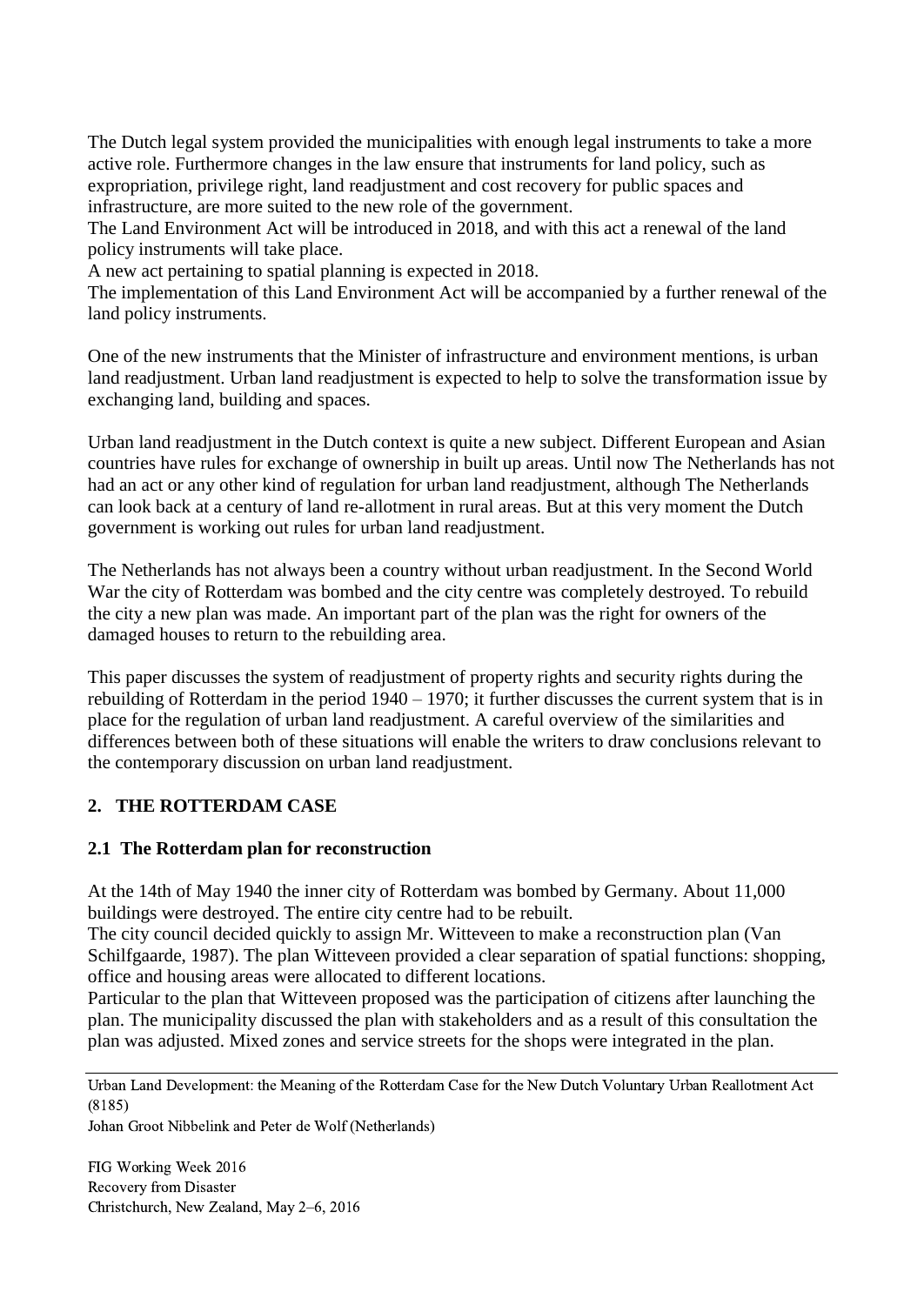Despite the initial enthusiastic reception of Witteveen's plan, some resistance gradually began to surface. In 1944 a new plan was made, the Base Plan of Rotterdam. The city centre of Rotterdam was extended towards the west, a new road infrastructure was planned and different functions, such as housing, working and shopping were mixed up. The base plan was intended to be flexible and functioned more than 40 years, until 1984.



*Figure 1: Base Plan for the reconstruction of Rotterdam* 

Directly after the bombing the rebuilding of the city started. Only ten days after the bombing had ceased, rules for expropriation of destroyed buildings were in place. Six days later, on the 30th of May 1940, the first expropriations were established. The expropriation was possible in such a short period of time, because of the valuation was executed at a latter date. After the first tranche of expropriations, a second was needed, partly because of a change of the plan.

#### **2.2 The system of claiming land**

The Rotterdam case of land readjustment was based on expropriation. This is an essential characteristic. At one hand the owner lost his real estate, but on the other hand the owner still kept

Urban Land Development: the Meaning of the Rotterdam Case for the New Dutch Voluntary Urban Reallotment Act (8185)

Johan Groot Nibbelink and Peter de Wolf (Netherlands)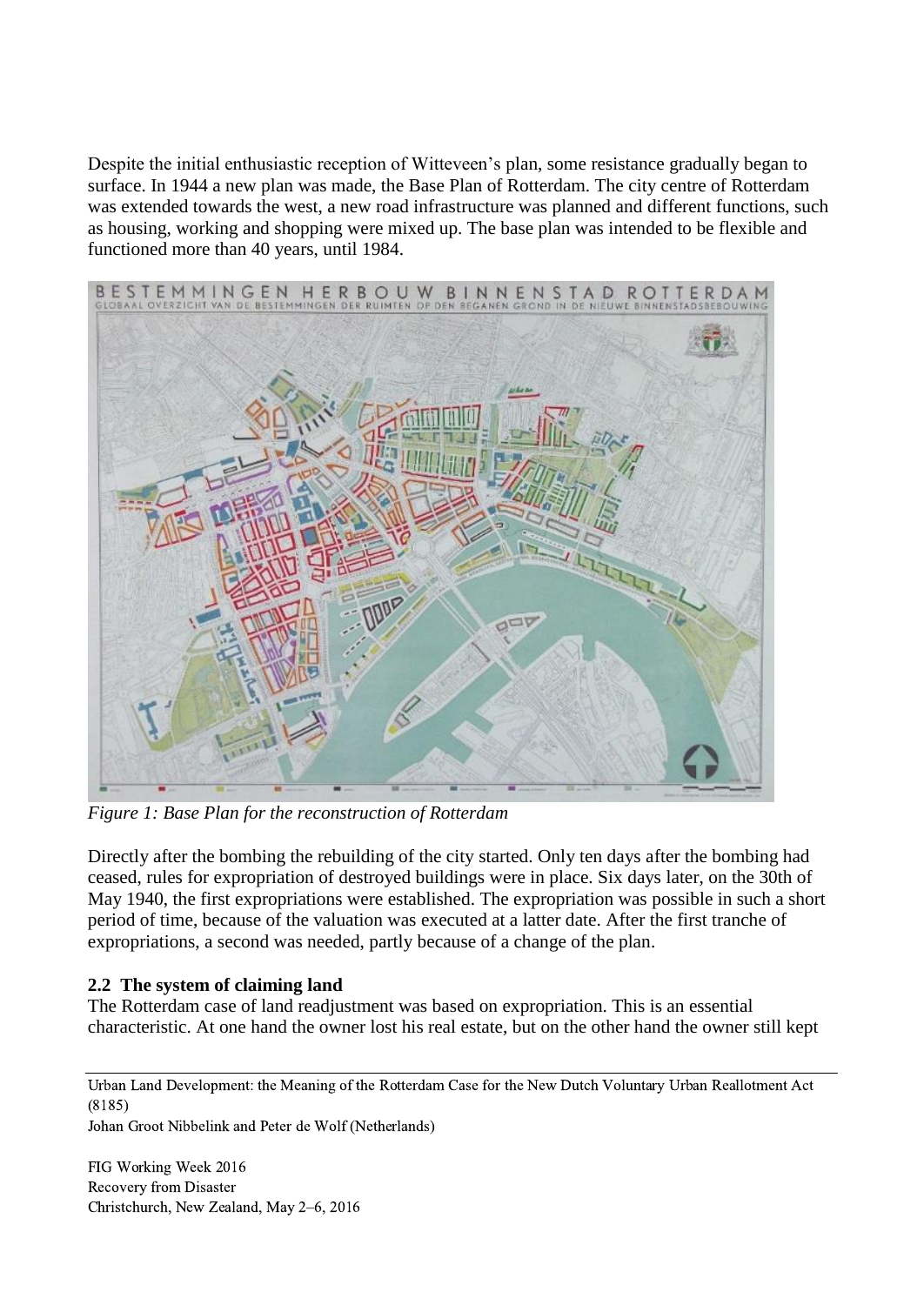the right for compensation in land or in cash. Principally the compensation of expropriation of land was given in land. This is the reason the Rotterdam case is a case of land readjustment.

An owner could exchange his compensation right for a plot by claiming a plot. To promote rebuilding the city, a plot was given back with the restriction the owner had to develop the plot fitting the base plan. Together with claiming a parcel a building plan had to be handed over. In the meantime de property rights were secured.

The damage of the building, often totally destroyed, was paid in cash. The subject of land readjustment was factually not the building (if it was still there) but the offered plot. There was no possibility to claim the building in land. Receiving money was conditioned by the aim this money had to be used for rebuilding.

#### **2.3 The valuation of the offered plots**

Two valuations were executed. The subject of the first valuation was the real estate property the owner had lost. The value of this real estate was based on the market value at the moment before the war started – on 9 May 1940. Also the value of the real estate after bombing was determined on date 9 May 1940, but then in condition after bombing. The difference between both values was called the war damage.

The subject of the second valuation was the plain building plot the owner received. This plot could be situated at another location and could also be higher rated in value by the development of the base plan.

The valuation was executed by a committee which was especially established for this task, the land value committee. The task of this committee was a severe one, because estimating the value of buildings that don't exist anymore, is very difficult. The valuation method of the committee was mainly done in two steps:

- The determination of the value of land and building together.
- The determination of the value of only the land.

The difference between both was presumed to be the value of the building (the war damage), when the building was totally destroyed.

The first step was done by using different methods, depending on the situation. When a building was hired out, estimation was done by capitalizing the rent. In most cases this rent was still traceable. When a building wasn't hired out, reference buildings were determined and the market value of those references was estimated on the date of 9 May 1940. When the subject of valuation was an extraordinary building (like a monument or a fabric) and no reference buildings could be found, then the last known selling price was taken into account and actualized to the reference date of 9 May 1940.

Urban Land Development: the Meaning of the Rotterdam Case for the New Dutch Voluntary Urban Reallotment Act (8185)

Johan Groot Nibbelink and Peter de Wolf (Netherlands)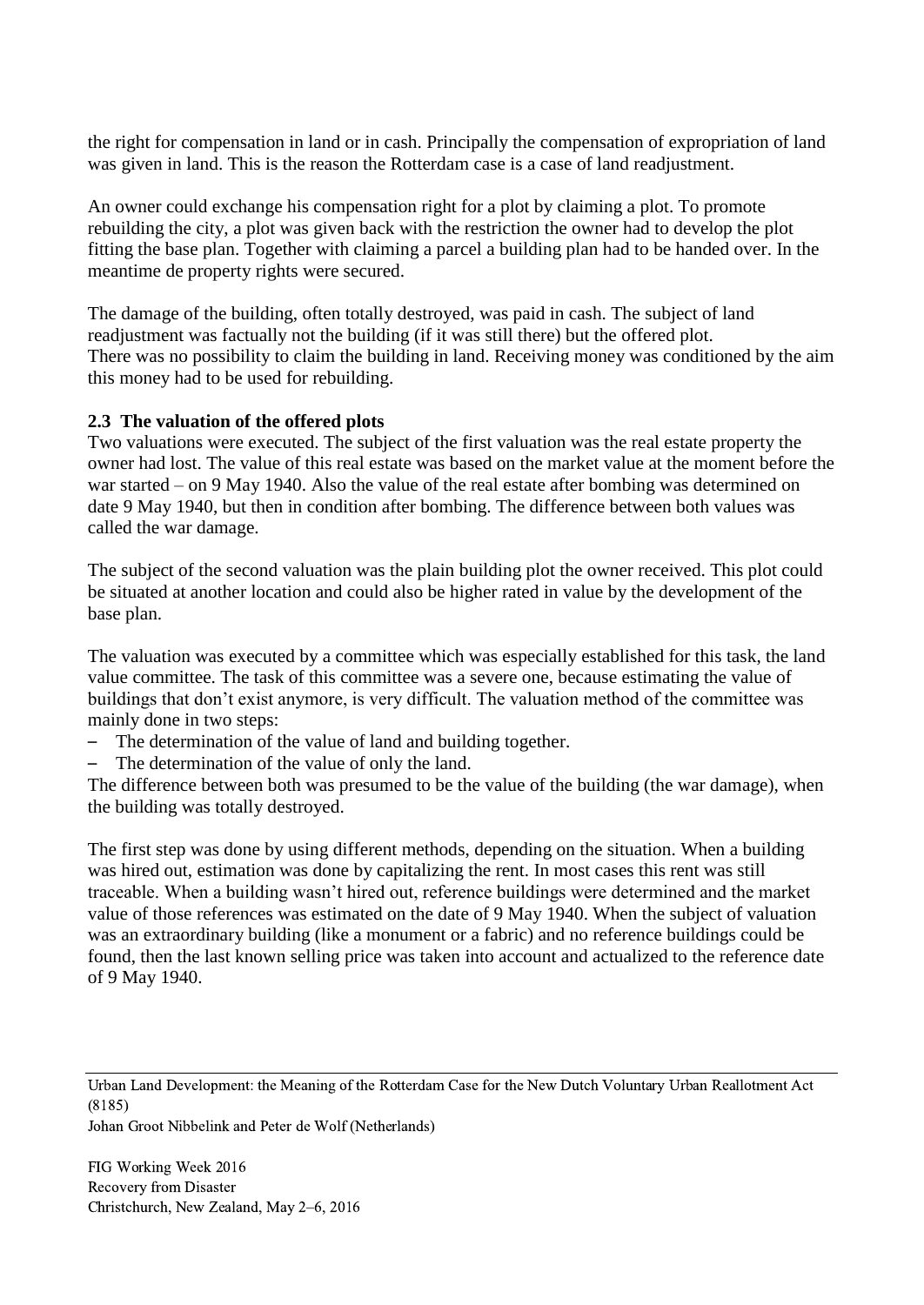The second step of the valuation was quite more simple. The valuation of land was done by establishing the value of the building strip for each street and appointing a lower value for the land behind the building stroke, which was not directly accessible to the public road. The value of the building strip was determined mainly by the most favorable exploitation of the land, taking into account the location of the land and the destination rules.

In an accounting system - the ledger – it was tracked which owners were expropriated, the amount of the claim to land and the amount of compensation for war damage.

#### For example:

Owner A possessed a parcel of 400 m2 with a shop and first floor home before the bombing. The market value of his property was 50,000 Netherlands guilders (NLG) on 9 May 1940). By the bombing the building was completely destroyed. The value of the plot without a building should be NLG 10,000 on 9 May 1940. The war damage in this case is NLG 40,000. The owner has the right to receive a plot with value NLG 10,000 on condition he is going to build. Subsequently he receives NLG 40,000 to spend on the new building.

The reconstruction of Rotterdam was really started after the Second World War. Since plots were appointed much later than the expropriation, interest had to be awarded. Presume owner A of our example received a new plot in 1950, his right for land was increased to NLG 14,106 (with an interest rate of 3.5%) and the payment for war damage was risen to NLG 56,424.

#### **2.4 The allocation of the plots**

The allocation of new plots to owners was also subjected to rules. Firstly, an owner should claim a right by indicating which plot he wants to get allocated. This lot will be reserved for this owner. It may happen that several owners want to reserve the same plot.

In this case priority rules apply:

- Highest priority has the owner who is willing to rebuild immediately.
- Second best is the owner who wants a new plot at the same place or nearby the original plot, under the condition the original tenant or plant manager has to return to exploit the building.
- Next best is the owner who wants to rebuild at another location, but with returning of the original tenant.
- Furthermore the plot is allocated to the owner who wants to rebuild in the same place, but with the intention to hire out to another tenant than the original one.
- After that the plot is appointed to the owner who wants to rebuild at another location and besides that with another tenant.
- And finally an owner gets a plot when he is a new coming owner who did not possess real estate before the bombing Rotterdam.

#### **2.5 The valuation of the allocated plots**

The allocated plot is regarding the reconstruction of the city, in a very different situation than the expropriated urban land. Therefore the value of the plots can be very different than at the moment of expropriation. This was called the "environmental change". Therefore, the land valuation

Urban Land Development: the Meaning of the Rotterdam Case for the New Dutch Voluntary Urban Reallotment Act (8185)

Johan Groot Nibbelink and Peter de Wolf (Netherlands)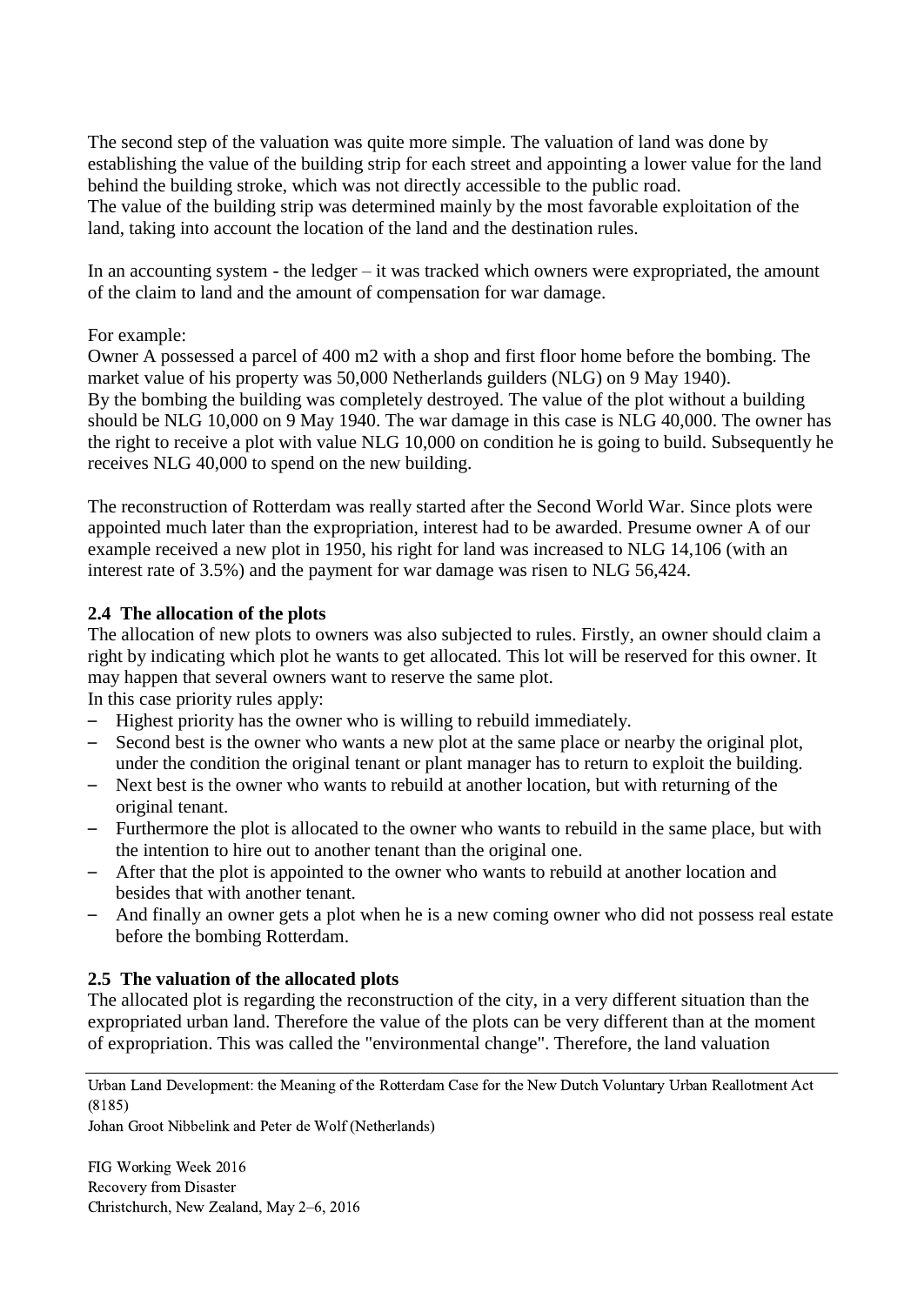commission proposed a land prices map for the assignment of land. The basis for the price of land was the price of land at that same location on 9 May 1940, plus the added value for environmental change.



*Figure 2: Land prices regarding the allocation of plots (Van Schilfgaarde, 1987)*

In most cases the owner got less land allocated than put in, because of the increase of value due to the environmental change.

Then the owner had to choose whether he would accept a smaller plot without extra payment, or he would accept a plot of the same size but also with a payment for the difference in value. It was also possible that the owner bought the claim of another person and enlarged his claim in this way to get a bigger plot.

The total plan was made in such a way that the total value of the allocated plots was more or less equal to the total value of the expropriated land. Because of the higher allocation value, more space was created for public space, which was assigned to the local government without payment.

The system of land prices functioned for quite a long time. Namely, until the early '80. At that time almost all claims were allocated or sold out.

Urban Land Development: the Meaning of the Rotterdam Case for the New Dutch Voluntary Urban Reallotment Act (8185)

Johan Groot Nibbelink and Peter de Wolf (Netherlands)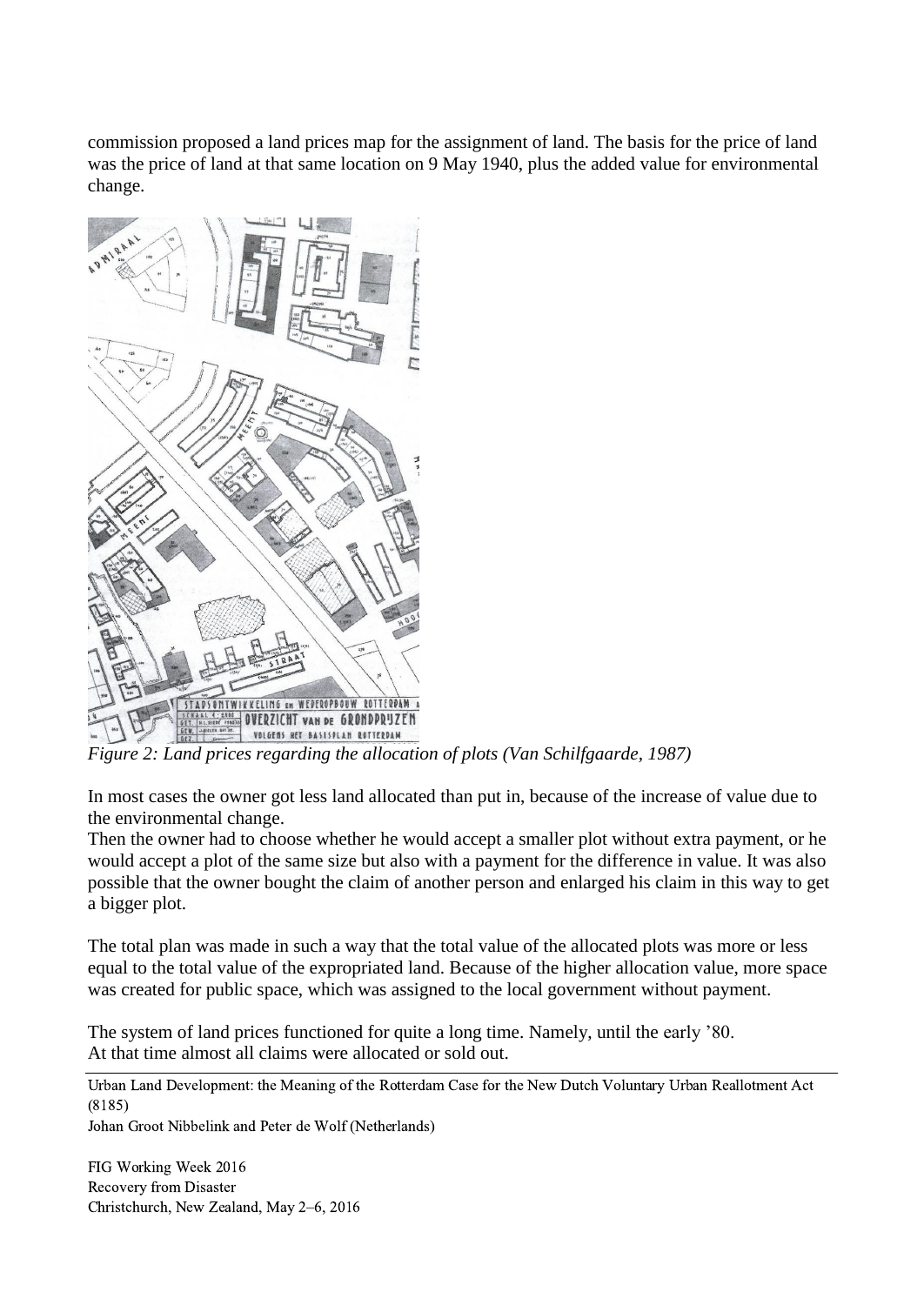## **3. RULES FOR URBAN LAND READJUSTMENT AFTER ECONOMIC CRISIS**

#### **3.1 The return of urban land readjustment**

In 1952, as a result of the land readjustment in the reconstruction period of the Netherlands after the Second World War, mr. J.M.C. Witvliet pleaded for a regulation of urban land readjustment (Witvliet, 1952). Nevertheless it took until the '70 before this becomes a political issue. In the early '80 mr. P. de Haan designs a proof of concept of an Urban Land Readjustment Act. This Act fails for political reasons. At the same time pilots are initiated for readjustment in shopping streets. In 2001 the theme appears again in the national land policy paper (Ministerie van VROM, Ministerie van Financiën, 2001). Urban land readjustment is mentioned as an instrument that can have added value for the existing land policy. According to the national government, the instrument needs to be examined further.

This is done in 2004 and in 2007, but it seemed not to be urgent enough to make rules for urban land readjustment. The situation changes when the economic crisis appears in 2008. In 2012 the Minister of Infrastructure and Environment starts a pilot program with 12 cases to be examined. The Dutch Cadastre participates in two of these pilots, bringing in its know-how of land readjustment in the rural area.

After the pilot program the minister establishes a commission for Urban Land Readjustment. This commission has to give advice to the minister which kind of legal rules are necessary for successful urban land readjustment.



*Figure 3: Proposal for Urban Land Readjustment in one of the 12 pilot cases. Shown left: ownership before reallocation, shown right: ownership after reallocation (Van der Stoep e.a., 2013).*

#### **3.2 The advice of the commission for Urban Land Readjustment**

The commission proposed that owners should try to agree to a readjustment in a voluntary way (Commissie Stedelijke Herverkaveling, 2014). When one or some stakeholders won't agree to the

Urban Land Development: the Meaning of the Rotterdam Case for the New Dutch Voluntary Urban Reallotment Act (8185)

Johan Groot Nibbelink and Peter de Wolf (Netherlands)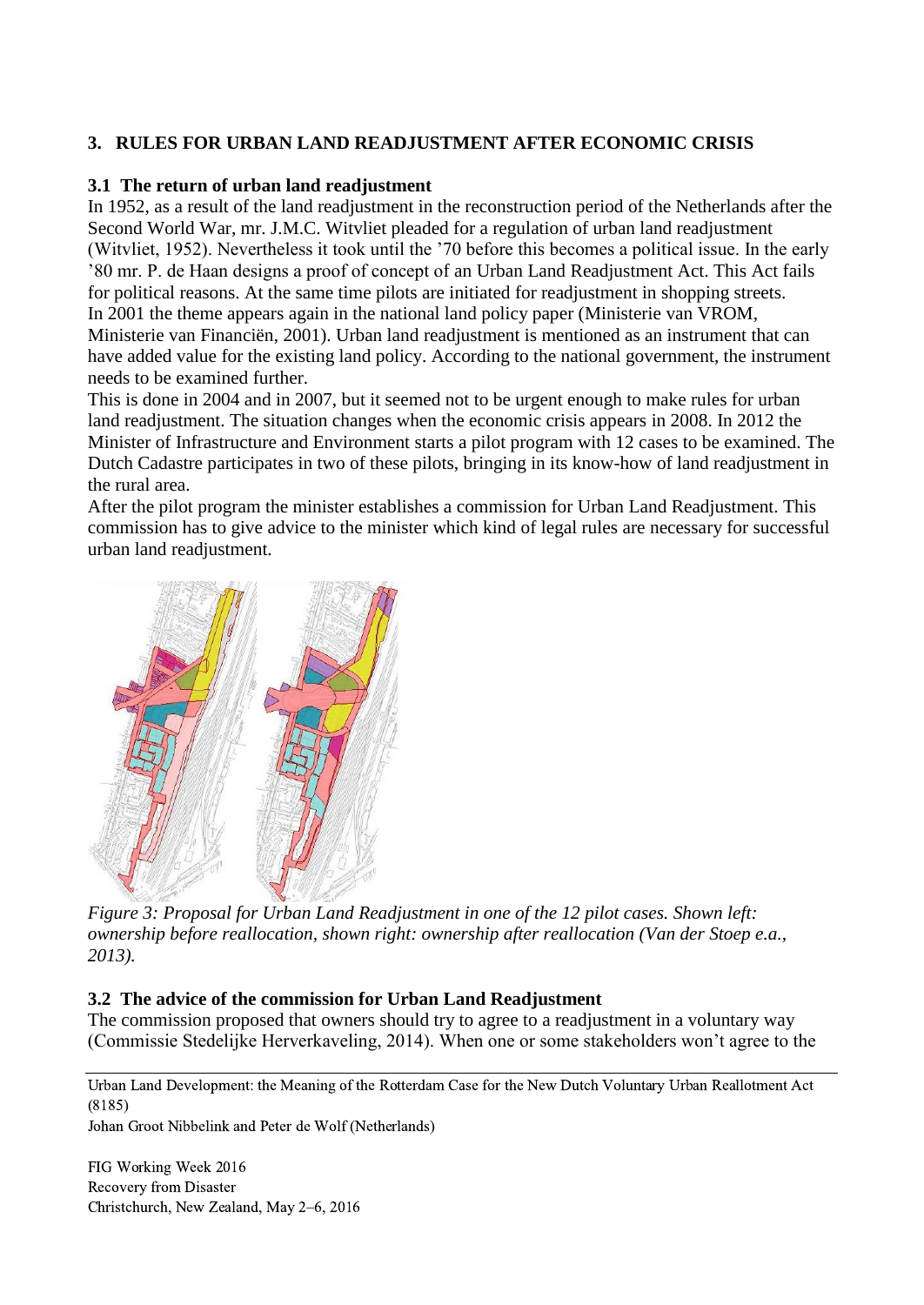readjustment, the majority of owners can present the readjustment plan to the municipality. The municipality then has to check the plan regarding a given set of criteria, like if the interests of all parties are secured sufficiently. When the plan satisfies the criteria, the municipality will impose the readjustment plan, also to the unwilling owners.

Despite the advice of the commission, the minister has decided to exclude the compulsory part of the proposed way of urban land readjustment. The minister thinks a compulsory exchange of urban land is not desirable and is also not necessary (Ministerie van Infrastructuur en Milieu, 2015). Not necessary, according to the minister, because expropriation is the most preferred instrument, when one of the owners will not or cannot join the redevelopment. Not desirable, because compulsory urban land readjustment contravenes property rights severely and owners can be forced to take risk in development.

## **3.3 The proposal for voluntary urban land readjustment**

The Dutch minister of infrastructure and environment is now preparing legislation for voluntary urban land readjustment.

The existing rules for voluntary rural land readjustment are the starting point to shape the new rules. Owners have to agree to the exchange of their property rights.

During 2015 research is done which obstructions can be mentioned when the rules for voluntary rural land readjustment are implemented for urban land readjustment (Braakensiek, 2015). The added value of legislation is the elimination of those obstructions.

Firstly, registering the new legal situation is simpler when you can use the deed for exchanging plots in the rural area. In this case more than two parties can exchange land. It also can be arranged in the same legal document that some owners voluntary won't get property rights back (leavers) of some participants acquire real estate without bringing in property rights (entrants).

Secondly, the deed has legal effect to legal successors. When parties have made an agreement, this agreement can be registered in the public registers at the cadastre. Legal successors, for instance the inheritors when an owner passes away, are bound by the agreement made by the deceased person, even when the exchange of land wasn't executed yet.

If it turned out that owners can't be found, expropriation can be used. Then a spatial plan to base the expropriation is needed. At the moment one can image situations without a spatial plan to justify expropriation, for instance when the land readjustment will result in no other kind of use of the plots. The minister intends to arrange new planning tools in the new Environmental Act which can be used in such situations.

The third obstruction which has to be taken away is the impossibility to exchange rights on apartments, when not all the owners of the property rights in the apartment building agree with the decision of one owner to exchange his rights.

Urban Land Development: the Meaning of the Rotterdam Case for the New Dutch Voluntary Urban Reallotment Act (8185)

Johan Groot Nibbelink and Peter de Wolf (Netherlands)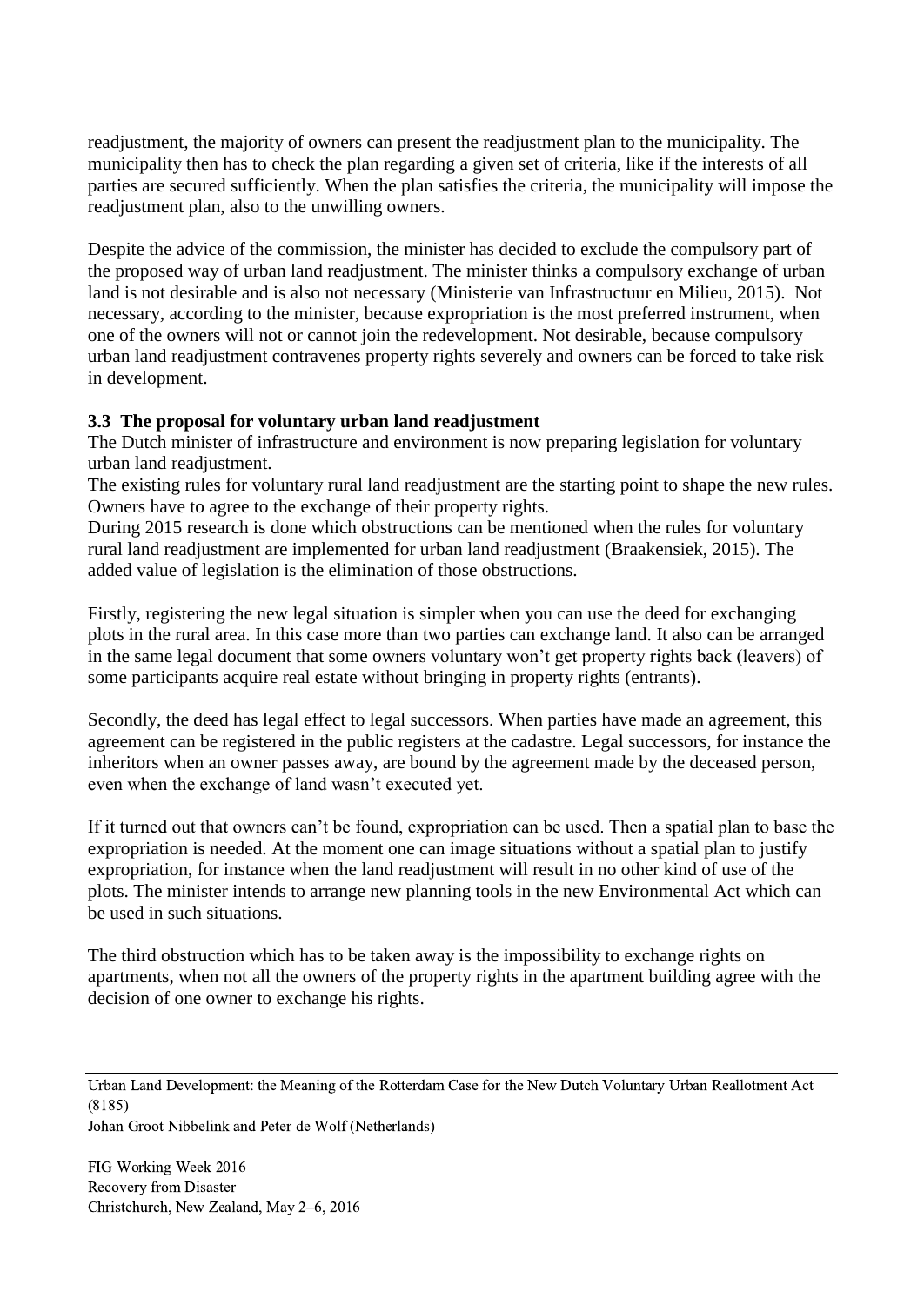And fourthly, rules for verifying mortgages are adjusted. At the moment old mortgage rights have to be removed when real estate is exchanged, and new mortgage rights have to be established. Together with this new establishment, conditions on giving mortgage are checked. The conditions to give mortgage are sharpened since the crisis. So it can happen that an owner gets an equivalent object (or even more worthy object) back than he put in, while he doesn't pass the check for a new mortgage. The adjustment on verifying mortgages intends to prevent this kind of situations.

The minister also wants to investigate the possibility of reduction of the tax duty at the delivery of real estate in case of urban land readjustment.

Finally a manual is made for valuation of real estate regarding urban land readjustment. At the moment it is not clear how the valuation will take place. Leading in the Netherlands is the system of valuation given by the Expropriation Act. In this system expected value of new functions has to be taken into account. This obstructs the way of estimating in case of urban land readjustment (see par. 4.2).

## **4. DISCUSSION**

#### **4.1 Comparison between the Rotterdam readjustment and the new rules for urban land readjustment**

While comparing the new rules for urban land readjustment and the Rotterdam case, we mostly see differences.

Nowadays we talk about a voluntary readjustment, while the Rotterdam readjustment at the time knew the obligation to accept the allocated plots. Today it is about rules in which expropriation is the ultimate remedy, then expropriation the base of the reallocation. In 1940 a sharp division was made between the right to receive land and the right to receive money to rebuild, and therefore a separate valuation for land and building was made, now land and building are seen as one object which can't be valuated separately. More things like that can be mentioned.

But at the other hand there are also similarities.

In case of voluntary urban land readjustment it is essential owners participate in planning. The plan has to be their plan. But also in Rotterdam owners and stakeholders did influence the plan.

In both cases we see owners possessing land at the start of the readjustment process, who are still remaining owner after reallocation. The location of their property afterwards is mainly determined by the owners themselves.

And in both cases it is possible to participate in the adjustment process or to leave it.

The goal of readjustment both in Rotterdam and nowadays, is to get a better exploitation of the project area. Again in both cases starting point is to create added value to the area.

Legally we see similarities in rules for mortgages in a way a mortgage doesn't have to be contracted again, but can be transformed to the new legal situation.

Urban Land Development: the Meaning of the Rotterdam Case for the New Dutch Voluntary Urban Reallotment Act (8185)

Johan Groot Nibbelink and Peter de Wolf (Netherlands)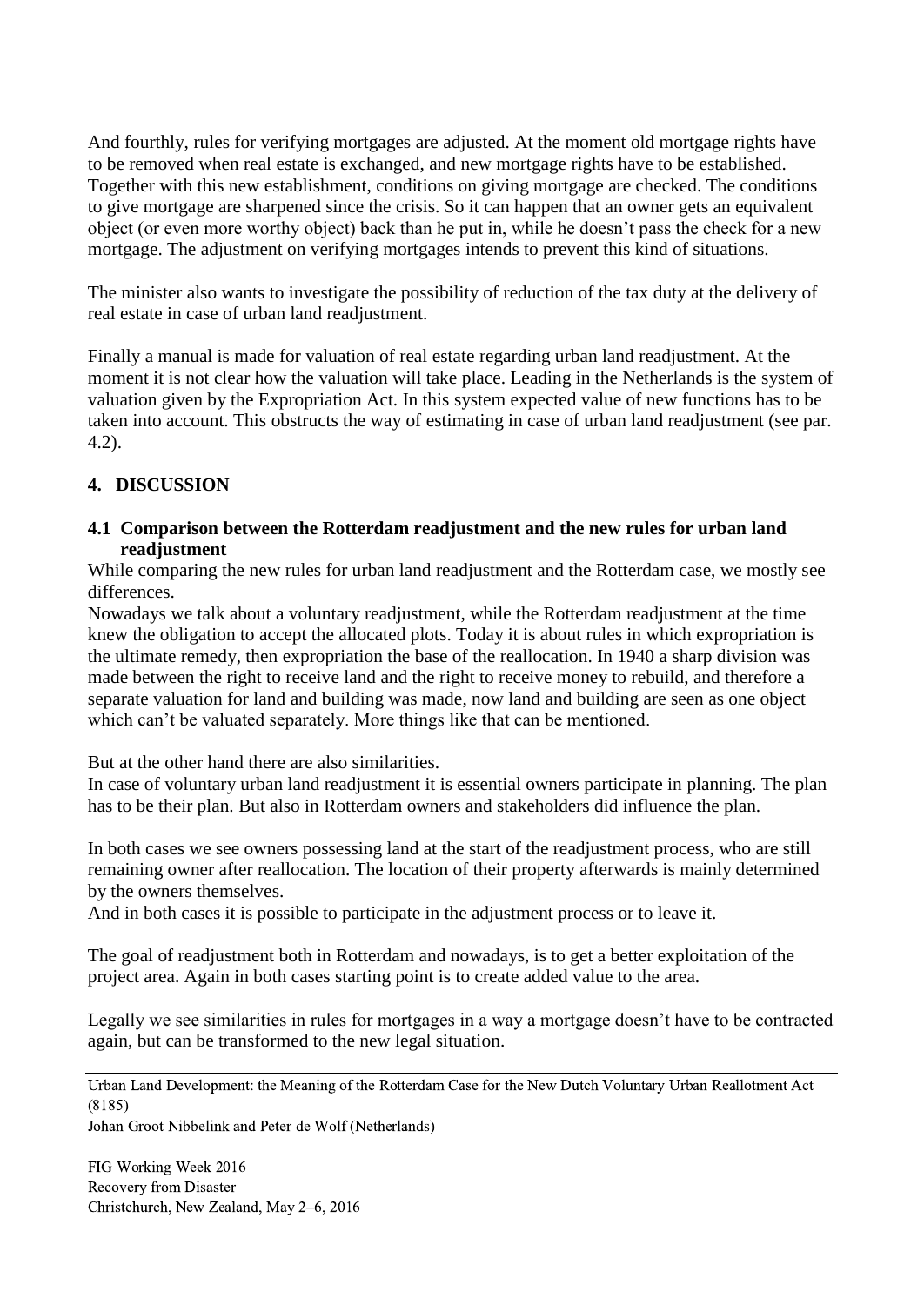Both in Rotterdam and in the new rules for urban land readjustment the project area doesn't have to be reallocated at once. A longer period of time can be taken with different and sequent allocation plans, deeds and deliveries. Nowadays we called this kind of development the 'chain of exchange'.

#### **4.2 Lessons of the Rotterdam Land Readjustment**

The new rules for voluntary urban land readjustment are not shaped completely yet. The ministry had founded a program to stimulate pilots to make the rules as applied as possible. During 2016 the rules are developed more and more and in 2018 the rules should be implemented.

Regarding to this it is important to take into account the Rotterdam reallocation. Valuable elements can be transformed to the rules for voluntary urban land readjustment.

Three issues are mentioned:

*1. The way of estimating the value of real estate*. In Rotterdam two moments of valuing are taken into account: one based on the situation before starting and one based on the situation after reallocation. The date on which is valued is the same date.

Now an other problem in Dutch legislation occurs. The Dutch Expropriation Act imposes that the expectation of added value, derived from new functions, has to taken into account when real estate is valuated. As long as there is no exception of this rule for the first estimation in urban land readjustment processes, owners will wait to exchange land; they better can hope the government will expropriate their property, for they will get a better price then.

Now at the same time legislation for urban land readjustment will take place, legislation for expropriation will be changed and it gives the possibility to solve this problem.

The method of estimating in the Rotterdam case is in such way that deliveries or exchange agreements can be situated in time. This is a strong element in the Rotterdam method. The manual for valuation could work this out.

*2. The way added value benefits the project*. In Rotterdam an increase of value was made, mainly because of improvement of the accessibility and of the better possibilities to exploit the plot. The allocated owners pay this added value. The land needed for the increased public area is paid by the added value.

In voluntary urban land readjustment no such system can be obliged. But participants can make an agreement to pay project cost from the added value and share the rest of the increase together. It has to be very clear then the added value only will occur when the readjustment will succeed.

*3. The long period of time allocations take place*. Nowadays discussions are made how to handle subsequent developments in the project. The owners don't have equal urgency to develop and will not want to invest at the same time. How can the interest of the owners be placed in time? We can learn from the Rotterdam case: it is possible to facilitate urban development by appointing plots

Urban Land Development: the Meaning of the Rotterdam Case for the New Dutch Voluntary Urban Reallotment Act (8185)

Johan Groot Nibbelink and Peter de Wolf (Netherlands)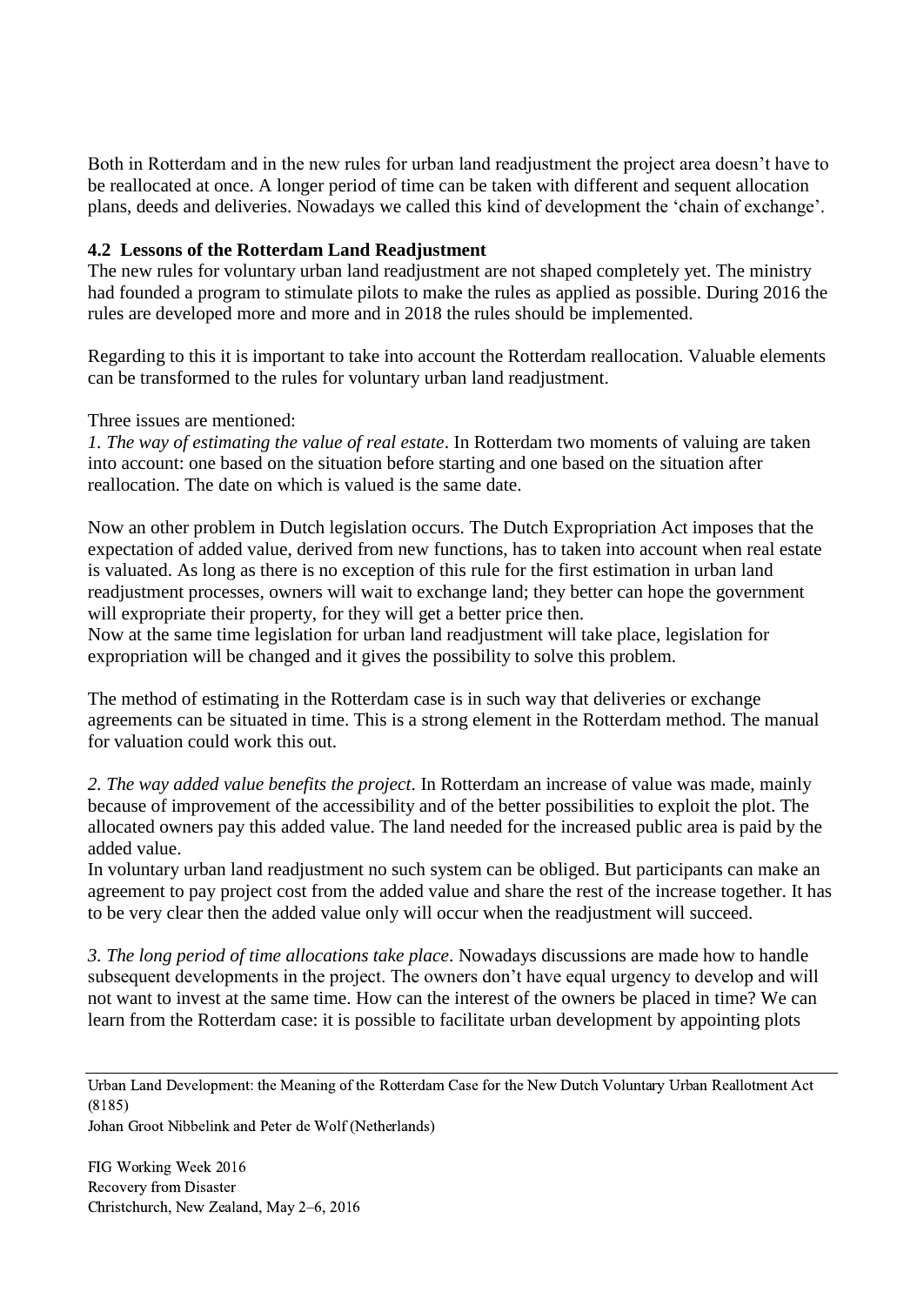during a long period of time. Land can be put in and taken out much later. A system like the Rotterdam ledger is possibly a right option.

## **5. CONCLUSION**

Nowadays legislation for urban land readjustment is shaped in the Netherlands. The rules intend to end the stand still of economic development in shops and offices markets. Although created in quite another context, lessons can be drawn of the urban land readjustment of Rotterdam after the Second World War. These lessons focus on the way of estimating, the way added value benefits the project and how to handle land exchange over a long period of time.

#### **REFERENCES**

- Braakensiek, M. (2015), Eindrapportage Open consultatieronde wettelijke regeling. Vrijwillige stedelijke herverkaveling. Antea Group, Heerenveen.
- Bregman, A (2012), Herverkaveling als instrument voor gebiedsontwikkeling, Amsterdam School of Real Estate, Amsterdam.
- Buitelaar, Edwin, Niels Sorel, Femke Verwest, Frank van Dongen & Arjan Bregman (2013), Gebiedsontwikkelingen commerciële vastgoedmarkten, een institutionele analyse van het (over)aanbod van winkels en kantoren, PBL, ASRE.
- Centraal Bureau voor de Statistiek [CBS], Planbureau voor de Leefomgeving [PBL], Wageningen UR (2016). www.compendiumvoordeleefomgeving.nl. Date: 02-02-2016, CBS, Den Haag PBL, Den Haag/Bilthoven en Wageningen UR, Wageningen.
- Commissie Stedelijke Herverkaveling (2014), Grenzen Verschuiven, Eindrapportage, Commissie Stedelijke Herverkaveling, Amersfoort.
- Ministerie van Infrastructuur en Milieu (2015), Kamerbrief grondbeleid, [www.rijksoverheid.nl.](http://www.rijksoverheid.nl/) Date: 02-02-2016.
- Ministerie van VROM, Ministerie van Financiën (2001). Op grond van nieuw beleid, SDU, Den Haag.
- Schilfgaarde, P. van (1987), De wederopbouw van Rotterdam, Stedelijke herverkaveling in praktijk, VUGA Uitgeverij B.V., 's Gravenhage.
- Stoep, H. van der, J. Groot Nibbelink, M. Bonke, E. van der Krabben (2013), Stedelijke herverkaveling als aanjager van stedelijke ontwikkeling. Real Estate Research Quarterly 12 (2), pp. 40-51, VOGON, Amsterdam.
- Witvliet, J.M.C. (1952), Stedebouwkundige herverkaveling en toewijzing in verwoeste gebieden van Nederland, N. Samson N.V. Alpen aan den Rijn.

# **BIOGRAPHICAL NOTES**

**Johan Groot Nibbelink** is senior consultant at the Netherlands' Cadastre, Land Registry and Mapping Agency. He has a Master's degree at the Delft University of Technology in geodetic engineering. After years of managing rural land development projects, now his main focus is on innovations in urban land readjustment.

Johan Groot Nibbelink and Peter de Wolf (Netherlands)

Urban Land Development: the Meaning of the Rotterdam Case for the New Dutch Voluntary Urban Reallotment Act (8185)